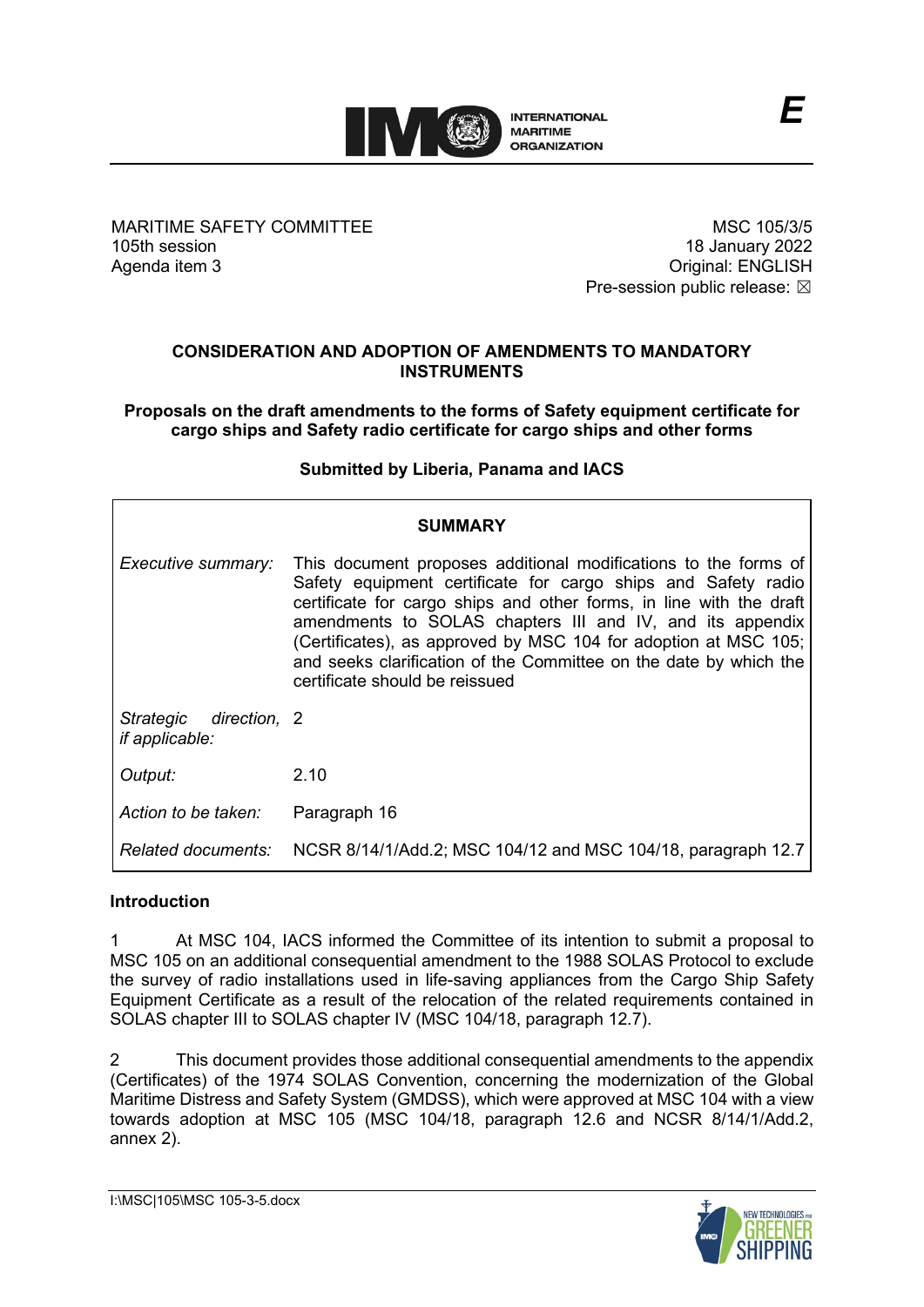# **Discussion**

# *The need for an additional amendment to the forms of Safety equipment certificate for cargo ships and Safety radio certificate for cargo ships*

3 The draft amendments, among others, entirely remove the radio installation provisions for life-saving appliances from SOLAS regulation III/6.2, i.e. two-way VHF radiotelephone apparatus and search and rescue locating devices, and consolidate them into draft SOLAS regulation IV/7 "Radio equipment: General".

4 SOLAS regulation I/8(b)(i) does not refer to SOLAS chapter IV "Radiocommunications" and explicitly excludes radio installations for life-saving appliances from the scope of surveys of life-saving appliances and other equipment of cargo ships, as follows:

# "**Regulation 8**

# *Surveys of life-saving appliances and other equipment of cargo ships*

- … (b) The surveys referred to in paragraph (a) shall be carried out as follows:
	- (i) the initial survey shall include a complete inspection of the fire safety systems and appliances, life-saving appliances and arrangements except radio installations, the shipborne navigational equipment, means of embarkation for pilots and other equipment to which chapters II-1, II-2, III and V apply to ensure that they comply with the requirements of the present regulations, are in satisfactory condition and are fit for the service for which the ship is intended. ..."

5 At the same time, SOLAS regulation I/9(b)(i) includes the radio installations used in life-saving appliances in the scope of survey of radio installations of cargo ships, as follows:

# "**Regulation 9**

…

*Surveys of radio installations of cargo ships*

- (b) The surveys referred to in paragraph (a) shall be carried out as follows:
	- (i) the initial survey shall include a complete inspection of the radio installations of cargo ships, including those used in life-saving appliances, to ensure that they comply with the requirements of the present regulations;…"

6 However, the draft amendments to the appendix (Certificates) of the 1974 SOLAS Convention, as approved by MSC 104, do not propose to delete the wording "radio installation used in life-saving appliances" from section 2.3 of the form of Safety equipment certificate for cargo ships; it currently states the following:

- "2 That the survey showed that:
- ... 2.3 the ship was provided with a line-throwing appliance and radio installations used in life-saving appliances in accordance with the requirements of the Convention;"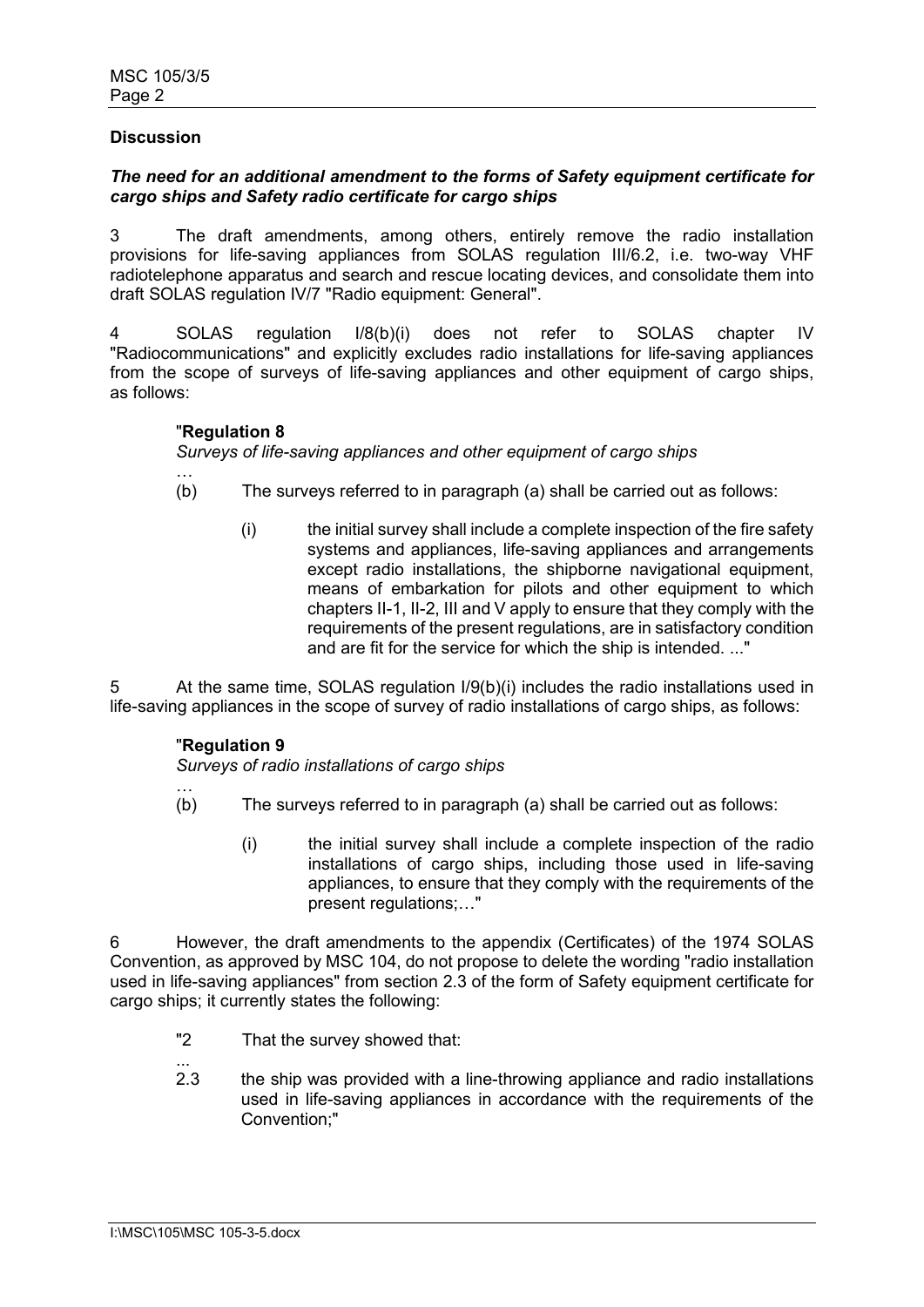7 In this regard, it should be noted that section 2.2 of the existing form of Safety radio certificate for cargo ships already refers to the functioning of the radio installations used in life-saving appliances as follows:

- "2 That the survey showed that:
- ...<br>22 2.2 the functioning of the radio installations used in life-saving appliances complied with the requirements of the Convention;"

8 Based on the discussion in paragraphs 3 to 7, it is the view of the co-sponsors that section 2.3 of the form of Safety equipment certificate for cargo ships should be amended to delete the wording "and radio installation used in life-saving appliances", and, as a consequence, to insert the verification of "provision" of radio installations used in life-saving appliances in section 2.2 of the form of Safety radio certificate for cargo ships.

# *Clarification on the date by which the certificates are to be re-issued*

9 The co-sponsors understand that the amendments to SOLAS chapter IV, and to the corresponding parts of the 1994 and 2000 HSC Codes, the 1983 and 2008 SPS Codes and the 1979, 1989 and 2009 MODU Codes do not bring substantive changes to the radio installations on existing ships, as they are introduced mostly to accommodate any new future technologies or the existing arrangements by generalizing, modifying and/or relocating the expressions therein.

10 Therefore, it is considered that the re-writing of SOLAS chapter IV (including the changes made to SOLAS chapter III), and the corresponding parts of subsidiary IMO instruments, falls into the case of paragraph 3.1 of MSC-MEPC.5/Circ.6 on *Guidance on the timing of replacement of existing certificates by the certificates issued after the entry into force of amendments to certificates in IMO instruments*, as follows:

"3 Both Committees agreed to approve the following guidance with regard to the replacement of existing certificates by the certificates issued after the entry into force of amendments to certificates in all IMO instruments (such as the Load Lines Convention, the SOLAS Convention and the MARPOL Conventions and codes made mandatory under these Conventions):

> .1 in cases where the ship has not to comply with new requirements, the certificate (and its supplement, if any) is not re-issued until its expiry; …".

# **Proposals**

11 To address the points made in paragraphs 3 to 8, the co-sponsors propose that section 2.3 of the form of Safety equipment certificate for cargo ships be amended as shown below[∗](#page-2-0) , and as illustrated in annex 1 to this document:

"2.3 the ship was provided with a line-throwing appliance and radio installations used in life-saving appliances in accordance with the requirements of the Convention;".

<span id="page-2-0"></span>Here and throughout the document, the tracked changes are indicated using "strikeout" for deleted text and "grey shading" to highlight all modifications and new insertions, including deleted text.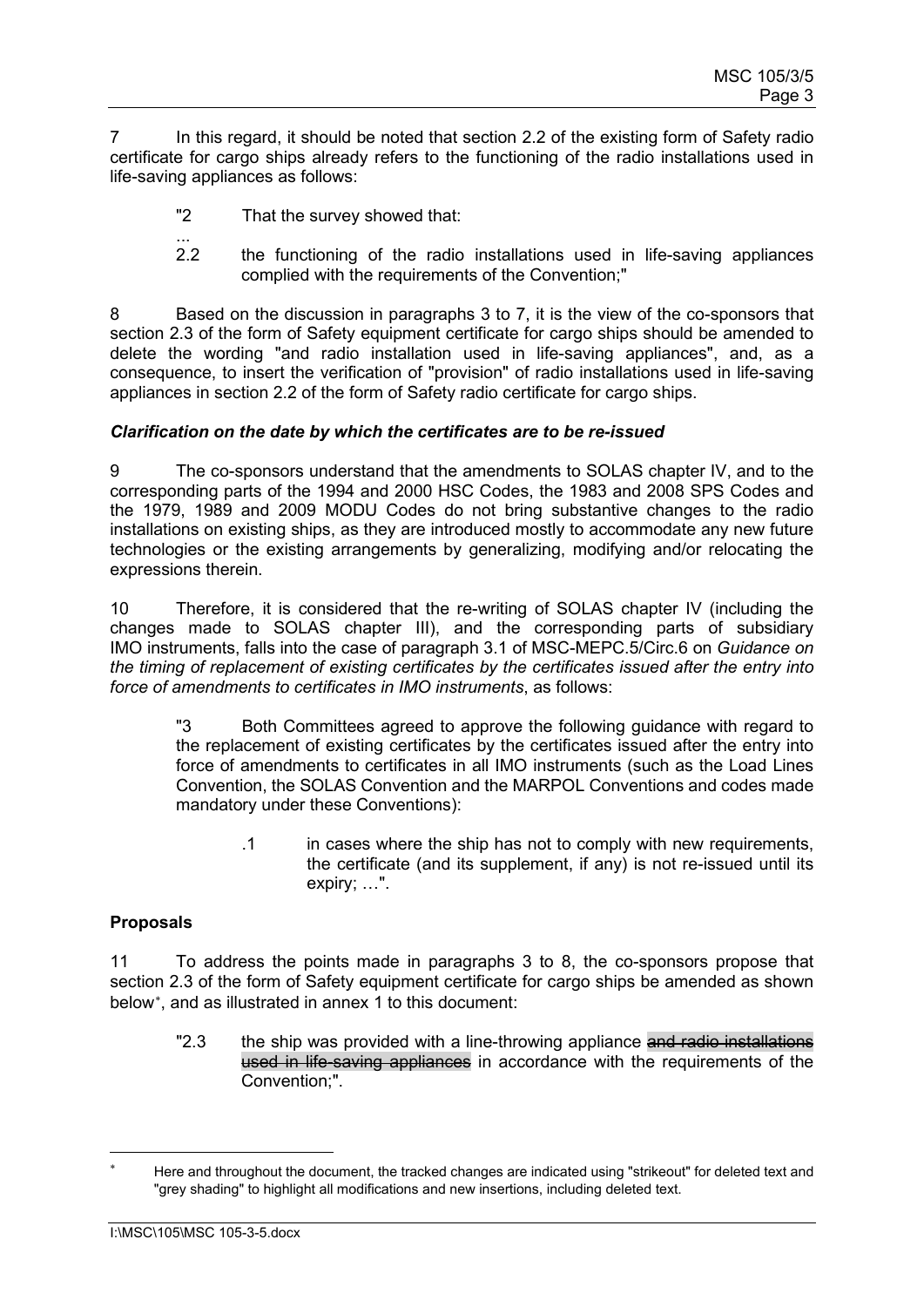12 Furthermore, it is proposed that section 2.2 of the form of Safety radio certificate for cargo ships be amended as follows, and as illustrated in annex 2 to this document:

"2.2 the provision and functioning of the radio installations used in life-saving appliances complied with the requirements of the Convention;".

13 In addition, it would be prudent to make similar changes to the forms of Safety certificate for passenger ships and Safety certificate for cargo ships, as shown in annexes 3 and 4 of this document.

14 Similarly, although the Special Purpose Ship Safety Certificate is not mandatory, it is still recommended to make similar changes to the form of Safety certificate for special purpose ships, as shown in annex 5 to this document.

15 Regarding the discussion in paragraphs 9 and 10, it is suggested that the Committee confirm in its report the understanding of the co-sponsors that the amendments to SOLAS chapters III and IV, and other IMO instruments, related to the modernization of the GMDSS, to be adopted or approved at this session, do not require the re-issuance of the relevant certificates until their expiry date, in accordance with the provisions of MSC-MEPC.5/Circ.6, paragraph 3.1.

# **Action requested of the Committee**

16 The Committee is invited to consider the proposals in paragraphs 11 to 15, including the proposed additional modifications set out in the annexes, and take action as appropriate.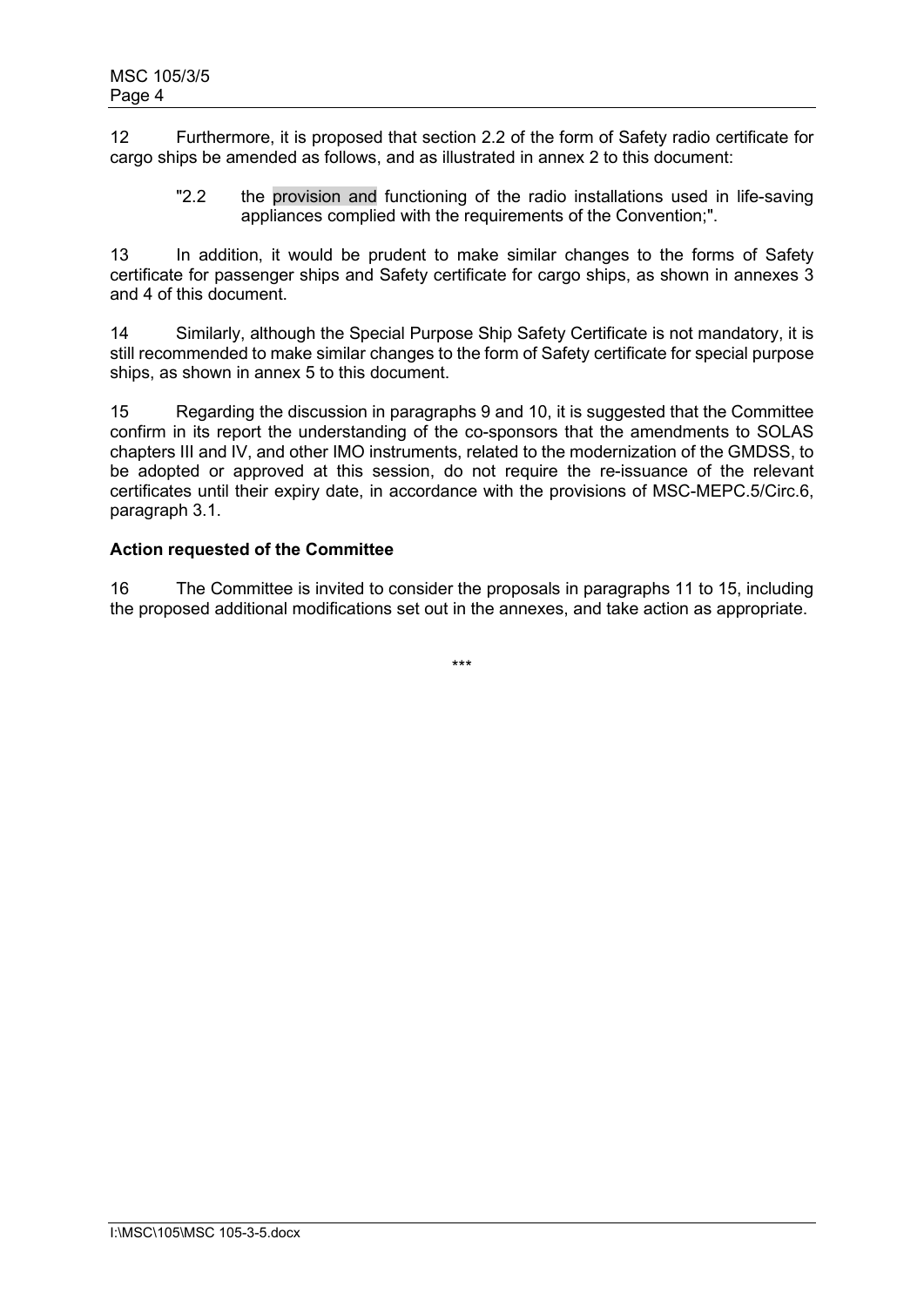### **DRAFT MODIFICATIONS TO THE FORM OF SAFETY EQUIPMENT CERTIFICATE FOR CARGO SHIPS**

# **(RELEVANT PART ONLY)**

"…

#### **THIS IS TO CERTIFY:**

- 1 That the ship has been surveyed in accordance with the requirements of regulation I/8 of the Convention.
- 2 That the survey showed that:
- 2.1 the ship complied with the requirements of the Convention as regards fire safety systems and appliances and fire control plans;
- 2.2 the life-saving appliances and the equipment of lifeboats and rescue boats were provided in accordance with the requirements of the Convention;
- 2.3 the ship was provided with a line-throwing appliance and radio installations used in life-saving appliances in accordance with the requirements of the Convention; …"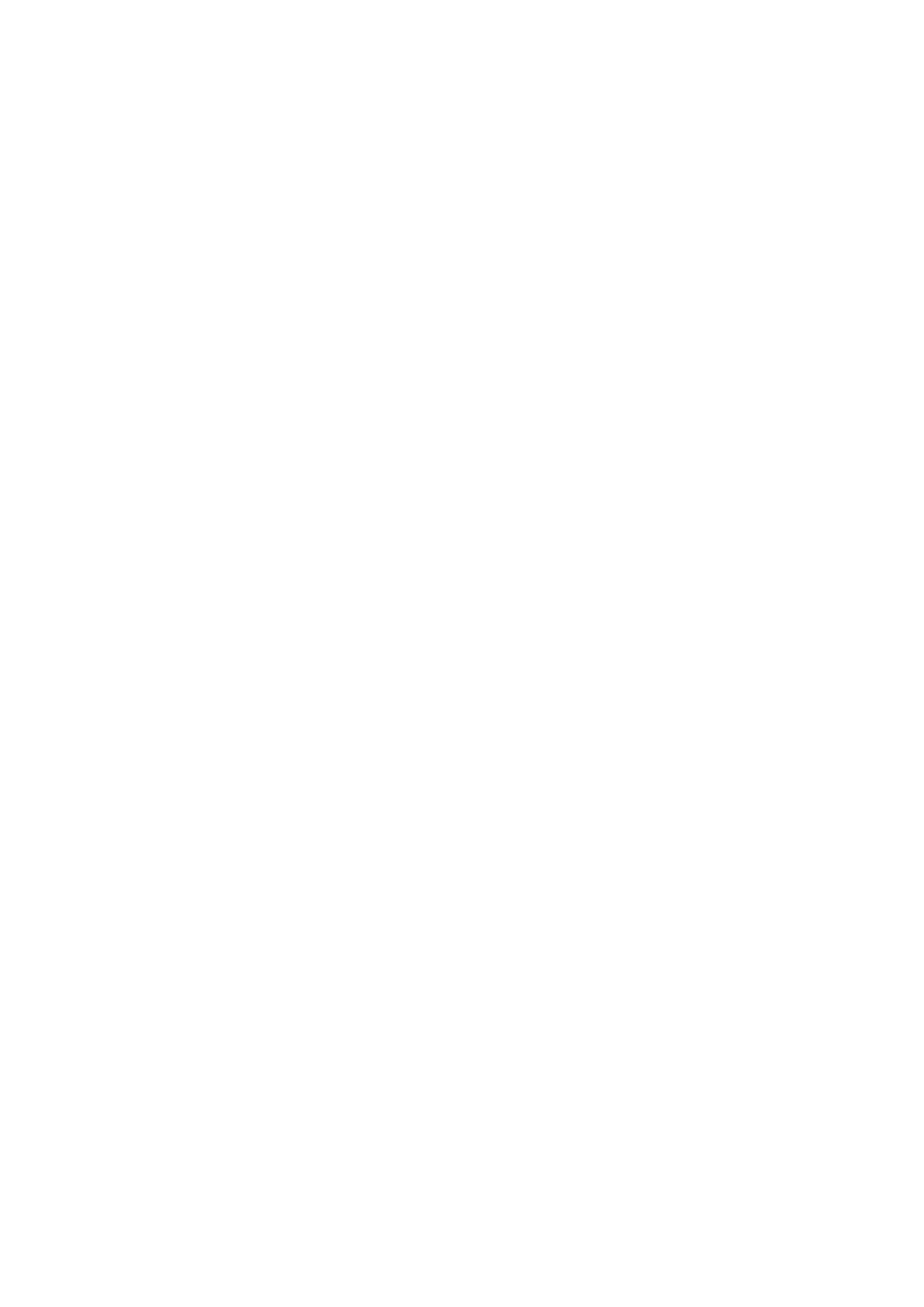### **DRAFT MODIFICATIONS TO THE FORM OF SAFETY RADIO CERTIFICATE FOR CARGO SHIPS**

# **(RELEVANT PART ONLY)**

"…

#### **THIS IS TO CERTIFY:**

- 1 That the ship has been surveyed in accordance with the requirements of regulation I/9 of the Convention.
- 2 That the survey showed that:
- 2.1 the ship complied with the requirements of the Convention as regards radio installations;
- 2.2 the provision and functioning of the radio installations used in life-saving appliances complied with the requirements of the Convention.
- 3 That an Exemption Certificate has/has not<sup>3</sup> been issued. ..."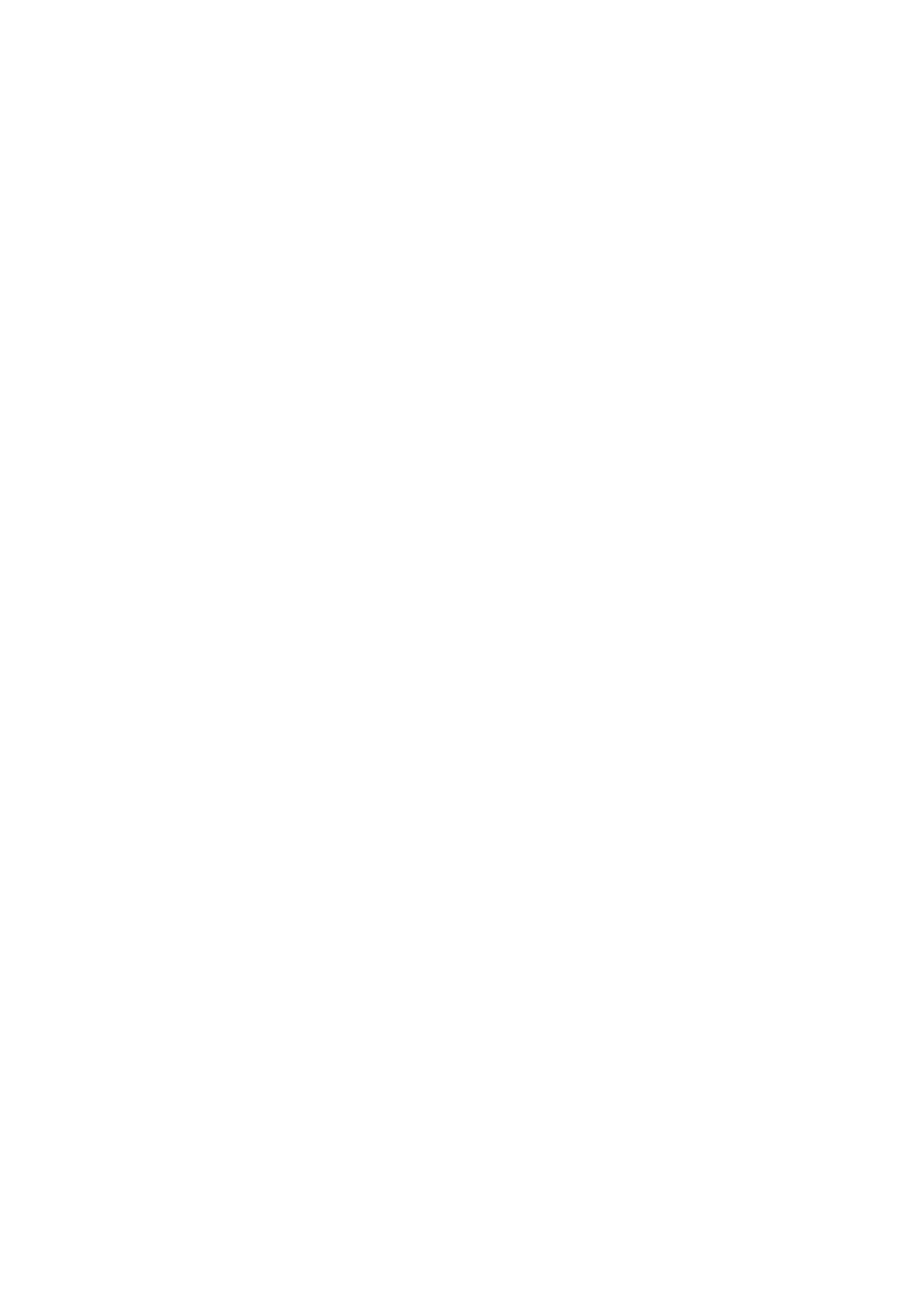### **DRAFT MODIFICATIONS TO THE FORM OF SAFETY CERTIFICATE FOR PASSENGER SHIPS**

### **(RELEVANT PART ONLY)**

"…

#### **THIS IS TO CERTIFY:**

- 1 That the ship has been surveyed in accordance with the requirements of regulation I/7 of the Convention.
- 2 That the survey showed that:
- 2.1 the ship complied with the requirement of the Convention as regards:
	- .1 the structure, main and auxiliary machinery, boilers and other pressure vessels;
	- .2 the watertight subdivision arrangements and details;
	- .3 the following subdivision load lines:

| Subdivision load lines<br>assigned and marked on the<br>ship's side amidships<br>(regulation II-1/18) $4$ | Freeboard | To apply when the spaces in which<br>passengers are carried include the<br>following alternative spaces |
|-----------------------------------------------------------------------------------------------------------|-----------|---------------------------------------------------------------------------------------------------------|
|                                                                                                           |           |                                                                                                         |
| P2                                                                                                        |           |                                                                                                         |
|                                                                                                           |           |                                                                                                         |

- 2.2 the ship complied with part G of chapter II-1 of the Convention using ……… as fuel/N.A.<sup>1</sup>;
- 2.3 the ship complied with the requirements of the Convention as regards structural fire protection, fire safety systems and appliances and fire control plans;
- 2.4 the life-saving appliances and the equipment of lifeboats, liferafts and rescue boats were provided in accordance with the requirements of the Convention;
- 2.5 the ship was provided with a line-throwing appliance and radio installations used in life-saving appliances in accordance with the requirements of the Convention;
- 2.6 the ship complied with the requirements of the Convention as regards radio installations;
- 2.7 the provision and functioning of the radio installations used in life-saving appliances complied with the requirements of the Convention;…"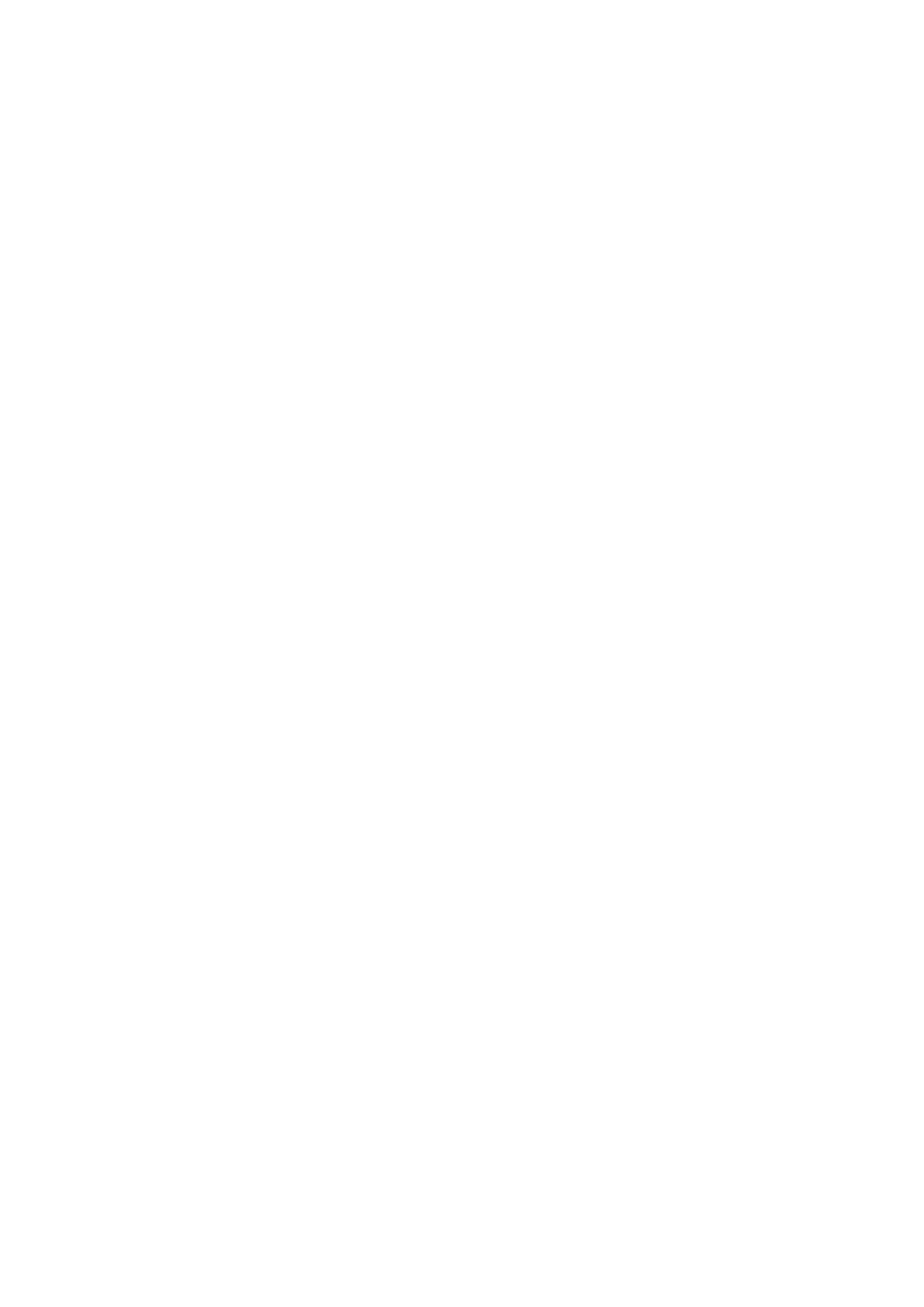#### **DRAFT MODIFICATIONS TO THE FORM OF SAFETY CERTIFICATE FOR CARGO SHIPS**

#### **(RELEVANT PART ONLY)**

"…

#### **THIS IS TO CERTIFY**:

- 1 That the ship has been surveyed in accordance with the requirements of regulations I/8, I/9 and I/10 of the Convention.
- 2 That the survey showed that:
- 2.1 the condition of the structure, machinery and equipment as defined in regulation I/10 was satisfactory and the ship complied with the relevant requirements of chapter II-1 and chapter II-2 of the Convention (other than those relating to fire safety systems and appliances and fire control plans);
- 2.2 the ship complied with part G of chapter II-1 of the Convention using as fuel/N.A.  $4$ ;
- 2.3 the last two inspections of the outside of the ship's bottom took place on and (dates);
- 2.4 the ship complied with the requirements of the Convention as regards fire safety systems and appliances and fire control plans;
- 2.5 the life-saving appliances and the equipment of the lifeboats, liferafts and rescue boats were provided in accordance with the requirements of the Convention;
- 2.6 the ship was provided with a line-throwing appliance and radio installations used in life-saving appliances in accordance with the requirements of the Convention;
- 2.7 the ship complied with the requirements of the Convention as regards radio installations;
- 2.8 the provision and functioning of the radio installations used in life-saving appliances complied with the requirements of the Convention; …"